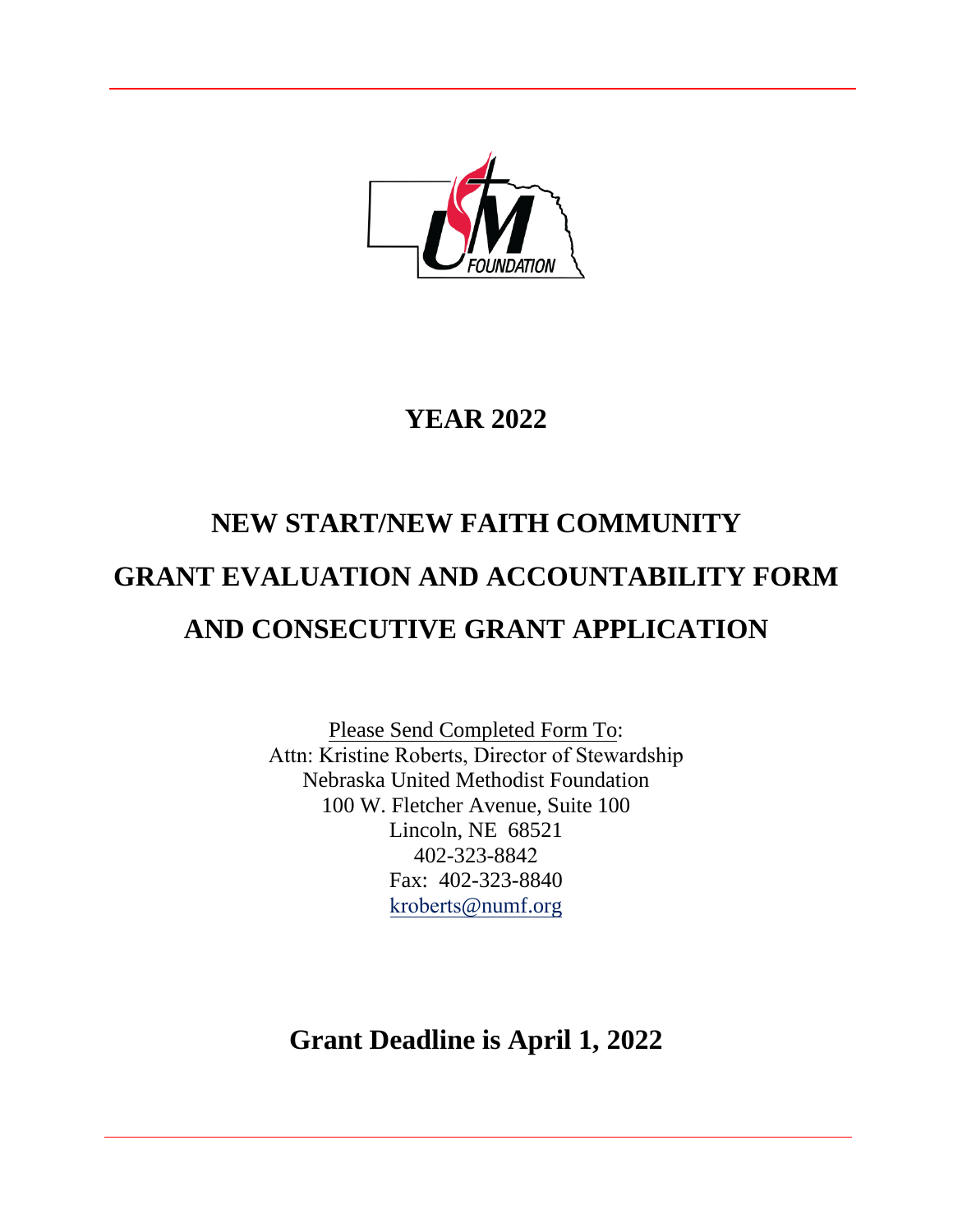## Grant Description and Criteria

#### Definition of New Start/New Faith Community

1. **Partner Church/Multiple "Parent" Strategy** - An existing United Methodist congregation (or, perhaps, several churches) serves as an anchoring, sponsoring or parenting force in launching a new church. This could be a cluster of partner churches or a combination of partner church(es) and another entity (e.g., a United Methodist campus ministry, retirement home or church agency).

2. **Classic Missionary Strategy** - This type of plant happens when a cabinet sends a planter into a territory to plant a church and (a) that planter is not from that territory plus (b) there are no active partnerships in place with other United Methodist churches or institutions in the area.

3. **Multi-site Expansion Strategy** - A new faith community meeting at a new site remains part of a sponsoring church, even as they may develop a distinct staff and ministry team system. Multi-sites vary in pastoral and staffing strategies. They typically have a site pastor – who may or may not be the lead preacher at the site.

4. **Church-Within-a-Church Strategy** - In a world of very expensive real estate, many new churches will share space with other churches (both partner churches and other collegial congregations). Existing congregations choosing to share property may find that new churches may better serve their immediate neighbors, especially when the new church specializes in a certain racial-ethnic culture and/or a certain generation or social group.

5. T**he "Elijah/Elisha" Strategy** - This strategy requires a proactive discernment process with the district superintendent or conference staff. Congregations may either discover a new vision and recommit to fruit-bearing ministry or respond to God's call to become an "Elijah" new church start (2 Kings 2:1-14 tells how Elijah passed on the legacy of his ministry to Elisha). Elijah churches intentionally choose either to (a) join another church and give their physical assets to the conference to reach a new group of people or (b) open their doors to a planter and launch team that takes over management of the facility to start a new congregation.

6. **Vital Merger Strategy** - Most of the time, mergers do not truly create new churches. Two declining churches typically agree to share one facility and decline together rather than alone. However, East Ohio Conference, for example, has a strategy that requires both of the merging churches to sell their buildings, pool the funds, move to a temporary location, find a new name, receive a trained planter and proceed as if they were a new church. Leadership of the planter is key.

**7. Closed/Reopened Facility Strategy** - Similar to the above strategies, except that there is no church left to share its facility, turn over its ministry, or merge with another congregation to create something new. The new church begins to address the needs and culture of the community population.

8**. House Church Strategy** - This may well be the oldest strategy for church planting that exists, certainly reaching back to Asia Minor in the first century, and also to frontier America when population was very sparse. House churches are typically small, limited to the number that can fit in a home or a small meeting space. They are often lay-led, with clergy visiting to bring the Sacraments. House churches may organize into networks, akin to circuits of very small congregations.

9**. Intentional Communities** - The strategy is often traced back to the early church movement described in Acts 2. There have been Intentional Communities throughout most of Christian history, going back to Franciscan, Benedictine and early Celtic orders. More contemporary examples of this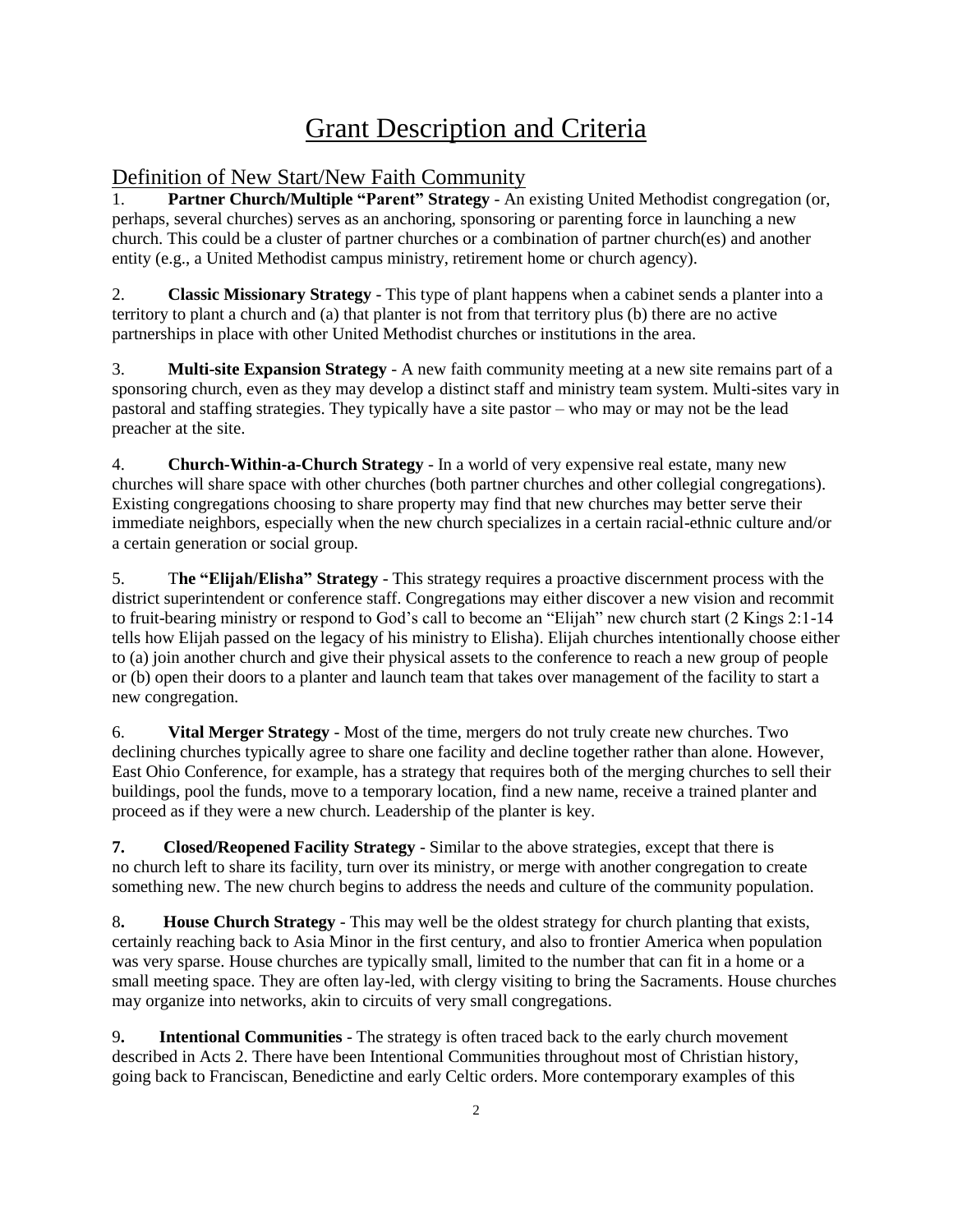strategy, still in existence, were founded in the early 1950s. Typically, Intentional Communities remain small in size (3-12 people) and have no plan to "formalize" as chartered churches with land and a church structure.

10**. The Surprise Birth** - Sometimes, churches are born unexpectedly – just as children may come along in a season when we did not expect them. Some of our best United Methodist congregations have emerged in this way, as a work of the Holy Spirit and faithful laity. With wise pastoral care and negotiation, these projects often can be brought into the United Methodist fold as official new church projects.

11**. Integrated Multi-Ethnic Projects** - This strategy results in an intentionally multi-ethnic church plant that worships as one integrated body to create a unique cultural expression and reflect all groups involved. This is what heaven looks like, so why not intentionally plant churches that are integrated? This strategy reflects the work of the Holy Spirit to bring together as one in Christ a multitude of cultural, racial and ethnic groups. We recognize that The United Methodist Church is just learning how to implement this strategy effectively.

#### Purpose of This Grant

The Nebraska United Methodist Foundation offers grant funds to support the development of new start/ new faith communities in the State of Nebraska. These funds were created years ago for the **express purpose** of providing **start-up** grants for developing Nebraska United Methodist Churches during their first **three years of operation**. It's important to note that the amount of Congregational Development Endowment Funds available from the Foundation are limited and were never intended to provide the total amount of funds required to fully support new congregations.

#### Criteria

A new or consecutive grant request must meet the following criteria:

- Must be a New Start/New Faith Community in the State of Nebraska.
- Must have been approved by the Great Plains Conference of the United Methodist Church as a New Start/New Faith Community and the individual who has been appointed or assigned to develop this church plant must have been through an assessment and training process.
- Every New Start/New Faith Community that received a grant in the previous year is required to submit a new application each subsequent year, complete with all information requested, including a summary of how the grant was used from the previous year.
- All applications need to be filled out completely with all appropriate signatures in order for the application to be considered. Missing information or signatures will result in the application being denied.
- The application must be postmarked by **April 1, 2022**. Applications received after the **April 1, 2022** postmark will not be considered.

#### Process

Applications should be sent to Kristine Roberts, Director of Stewardship, Nebraska United Methodist Foundation, 100 W. Fletcher Ave., Suite 100, Lincoln, NE 68521.

#### Review of Application

The Stewardship Committee made up of members of the Nebraska United Methodist Foundation's Board of Directors, will review all applications at the April board meeting. Upon recommendations of the Stewardship Committee, these recommendations will be brought before the Board of Directors for approval or denial.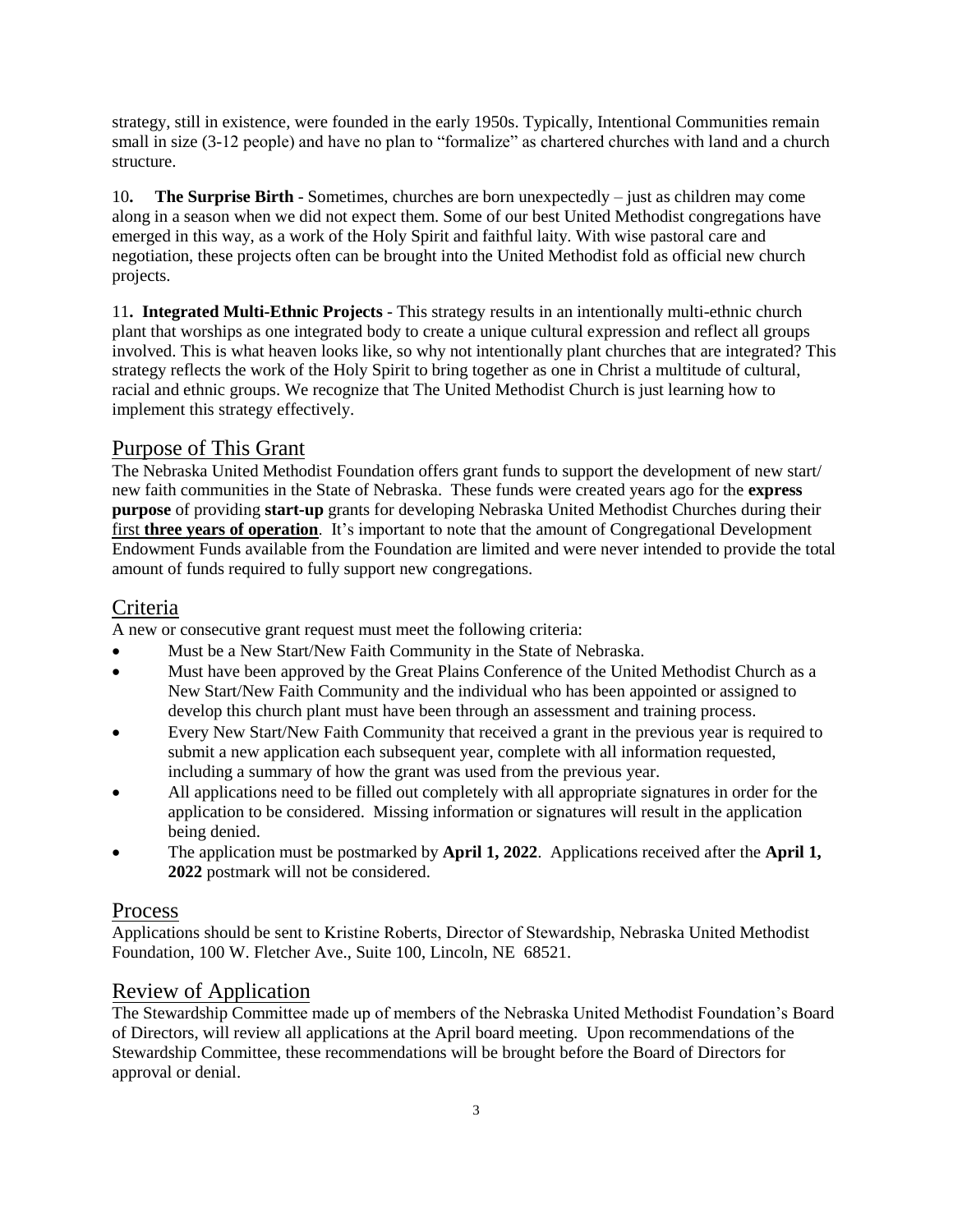

### **New Start/New Faith Grant Application**

| <b>Please choose one:</b>                          |  |  |  |  |  |  |  |  |  |  |
|----------------------------------------------------|--|--|--|--|--|--|--|--|--|--|
| ________ Partner Church/Multiple "Parent" Strategy |  |  |  |  |  |  |  |  |  |  |
| Classic Missionary Strategy                        |  |  |  |  |  |  |  |  |  |  |
| _______ Multi-site Expansion Strategy              |  |  |  |  |  |  |  |  |  |  |
| _________ Church-Within-a-Church Strategy          |  |  |  |  |  |  |  |  |  |  |
| _______ The "Elijah/Elisha" Strategy               |  |  |  |  |  |  |  |  |  |  |
| Vital Merger Strategy                              |  |  |  |  |  |  |  |  |  |  |
| ________ Closed/Reopened Facility Strategy         |  |  |  |  |  |  |  |  |  |  |
| <b>_________ House Church Strategy</b>             |  |  |  |  |  |  |  |  |  |  |
| <b>Intentional Communities</b>                     |  |  |  |  |  |  |  |  |  |  |
| _________ The Surprise Birth                       |  |  |  |  |  |  |  |  |  |  |
| ______ Integrated Multi-Ethnic Projects            |  |  |  |  |  |  |  |  |  |  |

**Have you consulted with your DS, and if so, have you received approval at the Conference level to move forward?** □ Yes □ No

*You must have approval at the Conference level to be considered.*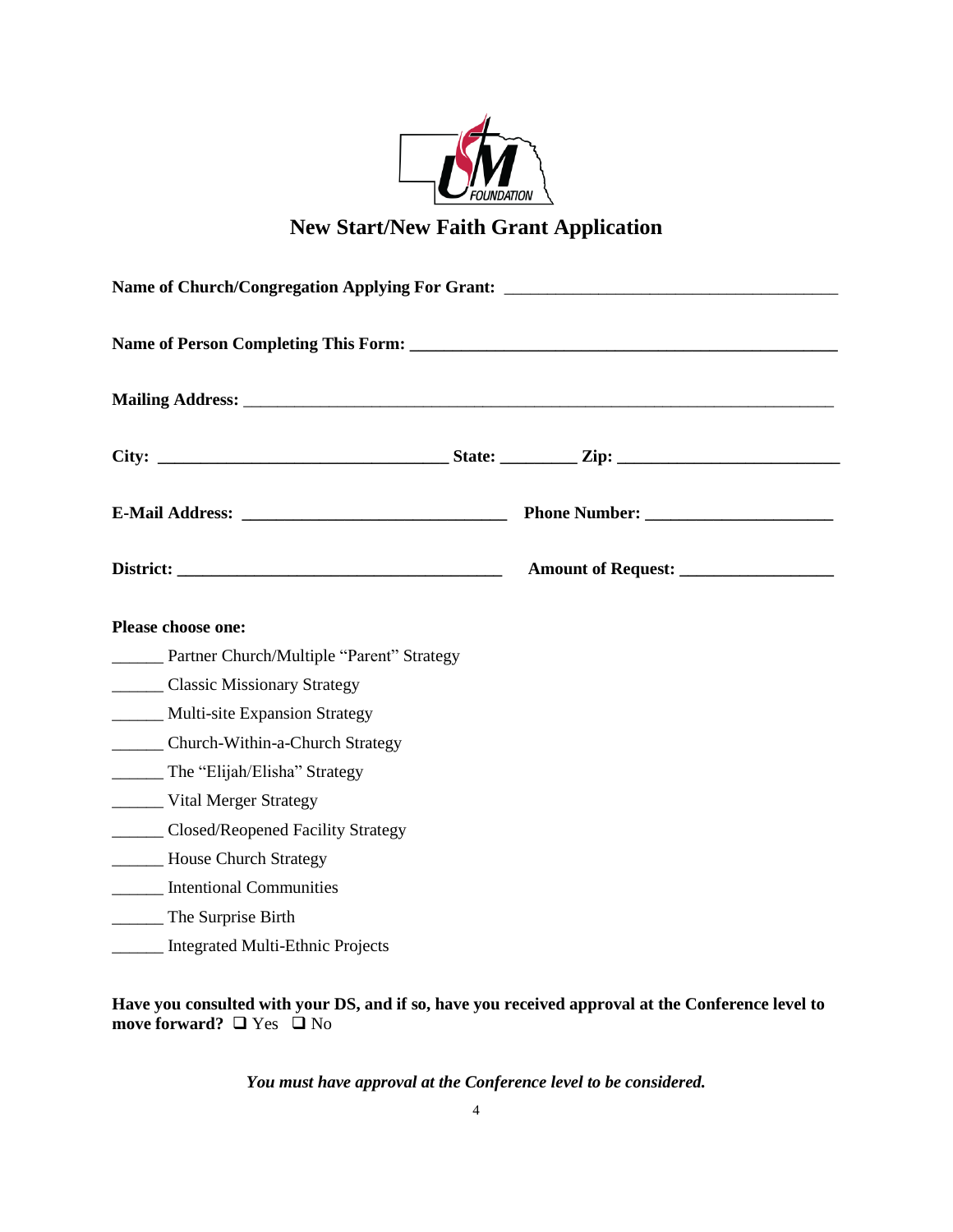| What are (or were) your reasons for planting this "New Start/New Faith Community"?                                                                                                                                                                                                             |
|------------------------------------------------------------------------------------------------------------------------------------------------------------------------------------------------------------------------------------------------------------------------------------------------|
| What is the physical location of the "New Start/New Faith Community"?                                                                                                                                                                                                                          |
| If you have other worship times besides Sunday, please fill in when and how many attend:                                                                                                                                                                                                       |
|                                                                                                                                                                                                                                                                                                |
| Please provide the number of new members that joined the first year and every year since (please<br>include date range per membership, example Jan. 1, $2020 - Dec.$ 31, $2020 = x$ number of members).<br>If you are a new launch, please provide details on current and expected membership. |
|                                                                                                                                                                                                                                                                                                |
| Please provide the number of new baptisms the first year and every year since (please include date<br>range per baptisms, example Jan. 1, 2020 – Dec. 31, 2020 = x number of baptisms). If you are a new<br>launch, please provide as current of data as possible.                             |
|                                                                                                                                                                                                                                                                                                |

\_\_\_\_\_\_\_\_\_\_\_\_\_\_\_\_\_\_\_\_\_\_\_\_\_\_\_\_\_\_\_\_\_\_\_\_\_\_\_\_\_\_\_\_\_\_\_\_\_\_\_\_\_\_\_\_\_\_\_\_\_\_\_\_\_\_\_\_\_\_\_\_\_\_\_\_\_\_\_\_\_\_\_\_\_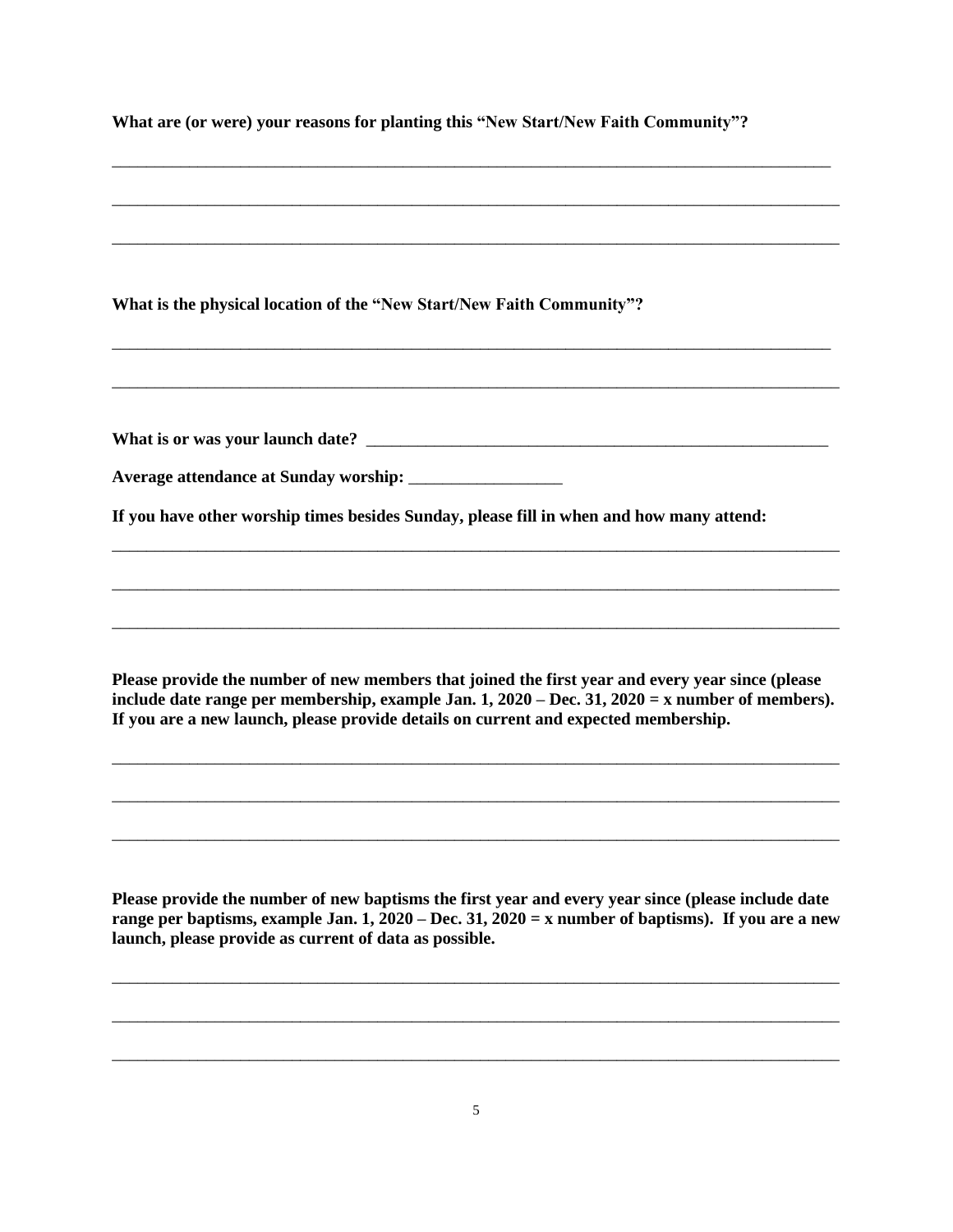**How many small groups are currently active?** \_\_\_\_\_\_\_\_\_\_\_

|  | Do you have a church school? $\Box$ Yes $\Box$ No |  |  |
|--|---------------------------------------------------|--|--|
|  |                                                   |  |  |

**What kind of stewardship and tithing education is being presented to the congregation?**

**Please use a separate sheet to provide a brief narrative on goals from your ministry plan according to the questions below:** 

\_\_\_\_\_\_\_\_\_\_\_\_\_\_\_\_\_\_\_\_\_\_\_\_\_\_\_\_\_\_\_\_\_\_\_\_\_\_\_\_\_\_\_\_\_\_\_\_\_\_\_\_\_\_\_\_\_\_\_\_\_\_\_\_\_\_\_\_\_\_\_\_\_\_\_\_\_\_\_\_\_\_\_\_\_

\_\_\_\_\_\_\_\_\_\_\_\_\_\_\_\_\_\_\_\_\_\_\_\_\_\_\_\_\_\_\_\_\_\_\_\_\_\_\_\_\_\_\_\_\_\_\_\_\_\_\_\_\_\_\_\_\_\_\_\_\_\_\_\_\_\_\_\_\_\_\_\_\_\_\_\_\_\_\_\_\_\_\_\_\_

\_\_\_\_\_\_\_\_\_\_\_\_\_\_\_\_\_\_\_\_\_\_\_\_\_\_\_\_\_\_\_\_\_\_\_\_\_\_\_\_\_\_\_\_\_\_\_\_\_\_\_\_\_\_\_\_\_\_\_\_\_\_\_\_\_\_\_\_\_\_\_\_\_\_\_\_\_\_\_\_\_\_\_\_\_

\_\_\_\_\_\_\_\_\_\_\_\_\_\_\_\_\_\_\_\_\_\_\_\_\_\_\_\_\_\_\_\_\_\_\_\_\_\_\_\_\_\_\_\_\_\_\_\_\_\_\_\_\_\_\_\_\_\_\_\_\_\_\_\_\_\_\_\_\_\_\_\_\_\_\_\_\_\_\_\_\_\_\_\_\_

- 1. Have you been achieving or achieved your goals according to your ministry plan?
- 2. What worked or is working well?
- 3. What did not go or is not going according to your plan? How did you adjust?
- 4. What are your goals for 2021? Please be specific.

**Please list ALL current financial commitments you will be receiving or have received organizing this New Start/New Faith Community.** *(Note: pledges are a valid form of financial commitment)* 

\_\_\_\_\_\_\_\_\_\_\_\_\_\_\_\_\_\_\_\_\_\_\_\_\_\_\_\_\_\_\_\_\_\_\_\_\_\_\_\_\_\_\_\_\_\_\_\_\_\_\_\_\_\_\_\_\_\_\_\_\_\_\_\_\_\_\_\_\_\_\_\_\_\_\_\_\_\_\_\_\_\_\_\_\_

\_\_\_\_\_\_\_\_\_\_\_\_\_\_\_\_\_\_\_\_\_\_\_\_\_\_\_\_\_\_\_\_\_\_\_\_\_\_\_\_\_\_\_\_\_\_\_\_\_\_\_\_\_\_\_\_\_\_\_\_\_\_\_\_\_\_\_\_\_\_\_\_\_\_\_\_\_\_\_\_\_\_\_\_\_

\_\_\_\_\_\_\_\_\_\_\_\_\_\_\_\_\_\_\_\_\_\_\_\_\_\_\_\_\_\_\_\_\_\_\_\_\_\_\_\_\_\_\_\_\_\_\_\_\_\_\_\_\_\_\_\_\_\_\_\_\_\_\_\_\_\_\_\_\_\_\_\_\_\_\_\_\_\_\_\_\_\_\_\_\_

\_\_\_\_\_\_\_\_\_\_\_\_\_\_\_\_\_\_\_\_\_\_\_\_\_\_\_\_\_\_\_\_\_\_\_\_\_\_\_\_\_\_\_\_\_\_\_\_\_\_\_\_\_\_\_\_\_\_\_\_\_\_\_\_\_\_\_\_\_\_\_\_\_\_\_\_\_\_\_\_\_\_\_\_\_

\_\_\_\_\_\_\_\_\_\_\_\_\_\_\_\_\_\_\_\_\_\_\_\_\_\_\_\_\_\_\_\_\_\_\_\_\_\_\_\_\_\_\_\_\_\_\_\_\_\_\_\_\_\_\_\_\_\_\_\_\_\_\_\_\_\_\_\_\_\_\_\_\_\_\_\_\_\_\_\_\_\_\_\_\_

**What percentage of your budget would this grant provide for the year in which you are applying?** 

 $\frac{0}{0}$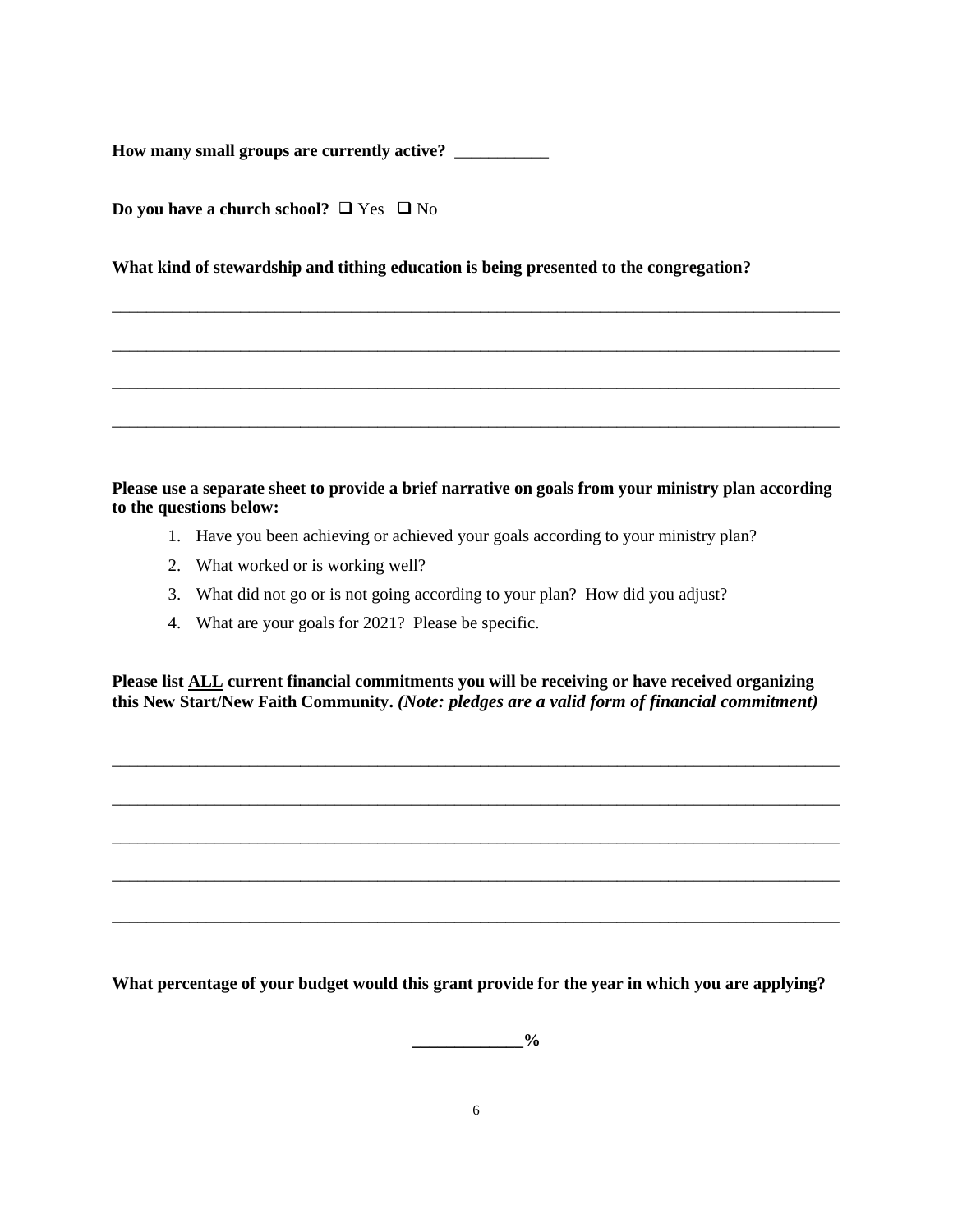**Does the pastor/staff plan on further education in congregational development? If so, please provide more details.**  \_\_\_\_\_\_\_\_\_\_\_\_\_\_\_\_\_\_\_\_\_\_\_\_\_\_\_\_\_\_\_\_\_\_\_\_\_\_\_\_\_\_\_\_\_\_\_\_\_\_\_\_\_\_\_\_\_\_\_\_\_\_\_\_\_\_\_\_\_\_\_\_\_\_\_\_\_\_\_\_\_\_\_\_\_ \_\_\_\_\_\_\_\_\_\_\_\_\_\_\_\_\_\_\_\_\_\_\_\_\_\_\_\_\_\_\_\_\_\_\_\_\_\_\_\_\_\_\_\_\_\_\_\_\_\_\_\_\_\_\_\_\_\_\_\_\_\_\_\_\_\_\_\_\_\_\_\_\_\_\_\_\_\_\_\_\_\_\_\_\_ \_\_\_\_\_\_\_\_\_\_\_\_\_\_\_\_\_\_\_\_\_\_\_\_\_\_\_\_\_\_\_\_\_\_\_\_\_\_\_\_\_\_\_\_\_\_\_\_\_\_\_\_\_\_\_\_\_\_\_\_\_\_\_\_\_\_\_\_\_\_\_\_\_\_\_\_\_\_\_\_\_\_\_\_\_ \_\_\_\_\_\_\_\_\_\_\_\_\_\_\_\_\_\_\_\_\_\_\_\_\_\_\_\_\_\_\_\_\_\_\_\_\_\_\_\_\_\_\_\_\_\_\_\_\_\_\_\_\_\_\_\_\_\_\_\_\_\_\_\_\_\_\_\_\_\_\_\_\_\_\_\_\_\_\_\_\_\_\_\_\_ \_\_\_\_\_\_\_\_\_\_\_\_\_\_\_\_\_\_\_\_\_\_\_\_\_\_\_\_\_\_\_\_\_\_\_\_\_\_\_\_\_\_\_\_\_\_\_\_\_\_\_\_\_\_\_\_\_\_\_\_\_\_\_\_\_\_\_\_\_\_\_\_\_\_\_\_\_\_\_\_\_\_\_\_\_ **Do you plan to ask for a grant in 2022?**  $\Box$  Yes  $\Box$  No **If so, what is the approximate amount?** \_\_\_\_\_\_\_\_\_\_\_\_\_\_\_\_\_\_\_\_\_ **How will this grant be used (approximate use) if received?** \_\_\_\_\_\_\_\_\_\_\_\_\_\_\_\_\_\_\_\_\_\_\_\_\_\_\_\_\_\_\_\_\_\_\_\_\_\_\_\_\_\_\_\_\_\_\_\_\_\_\_\_\_\_\_\_\_\_\_\_\_\_\_\_\_\_\_\_\_\_\_\_\_\_\_\_\_\_\_\_\_\_\_\_ \_\_\_\_\_\_\_\_\_\_\_\_\_\_\_\_\_\_\_\_\_\_\_\_\_\_\_\_\_\_\_\_\_\_\_\_\_\_\_\_\_\_\_\_\_\_\_\_\_\_\_\_\_\_\_\_\_\_\_\_\_\_\_\_\_\_\_\_\_\_\_\_\_\_\_\_\_\_\_\_\_\_\_\_ \_\_\_\_\_\_\_\_\_\_\_\_\_\_\_\_\_\_\_\_\_\_\_\_\_\_\_\_\_\_\_\_\_\_\_\_\_\_\_\_\_\_\_\_\_\_\_\_\_\_\_\_\_\_\_\_\_\_\_\_\_\_\_\_\_\_\_\_\_\_\_\_\_\_\_\_\_\_\_\_\_\_\_\_ \_\_\_\_\_\_\_\_\_\_\_\_\_\_\_\_\_\_\_\_\_\_\_\_\_\_\_\_\_\_\_\_\_\_\_\_\_\_\_\_\_\_\_\_\_\_\_\_\_\_\_\_\_\_\_\_\_\_\_\_\_\_\_\_\_\_\_\_\_\_\_\_\_\_\_\_\_\_\_\_\_\_\_\_ \_\_\_\_\_\_\_\_\_\_\_\_\_\_\_\_\_\_\_\_\_\_\_\_\_\_\_\_\_\_\_\_\_\_\_\_\_\_\_\_\_\_\_\_\_\_\_\_\_\_\_\_\_\_\_\_\_\_\_\_\_\_\_\_\_\_\_\_\_\_\_\_\_\_\_\_\_\_\_\_\_\_\_\_

**If this is a new launch:** Provide a timeline for the first 18 months and include benchmarks.

**If this is not a new launch:** Provide a timeline for the next 12 months and a brief summary of benchmarks met in the past 12 months:

#### **Required benchmarks include:**

- One-on-one community contacts.
- $\triangleright$  Strategic events to connect with target group.
- $\triangleright$  Adults added to contact list.
- Adults committed as Core/Launch team members.
- $\triangleright$  Number of people participating in events related to your ministry.
- $\triangleright$  Monthly financial support.
- $\triangleright$  Any additional benchmarks related to living out your core values.